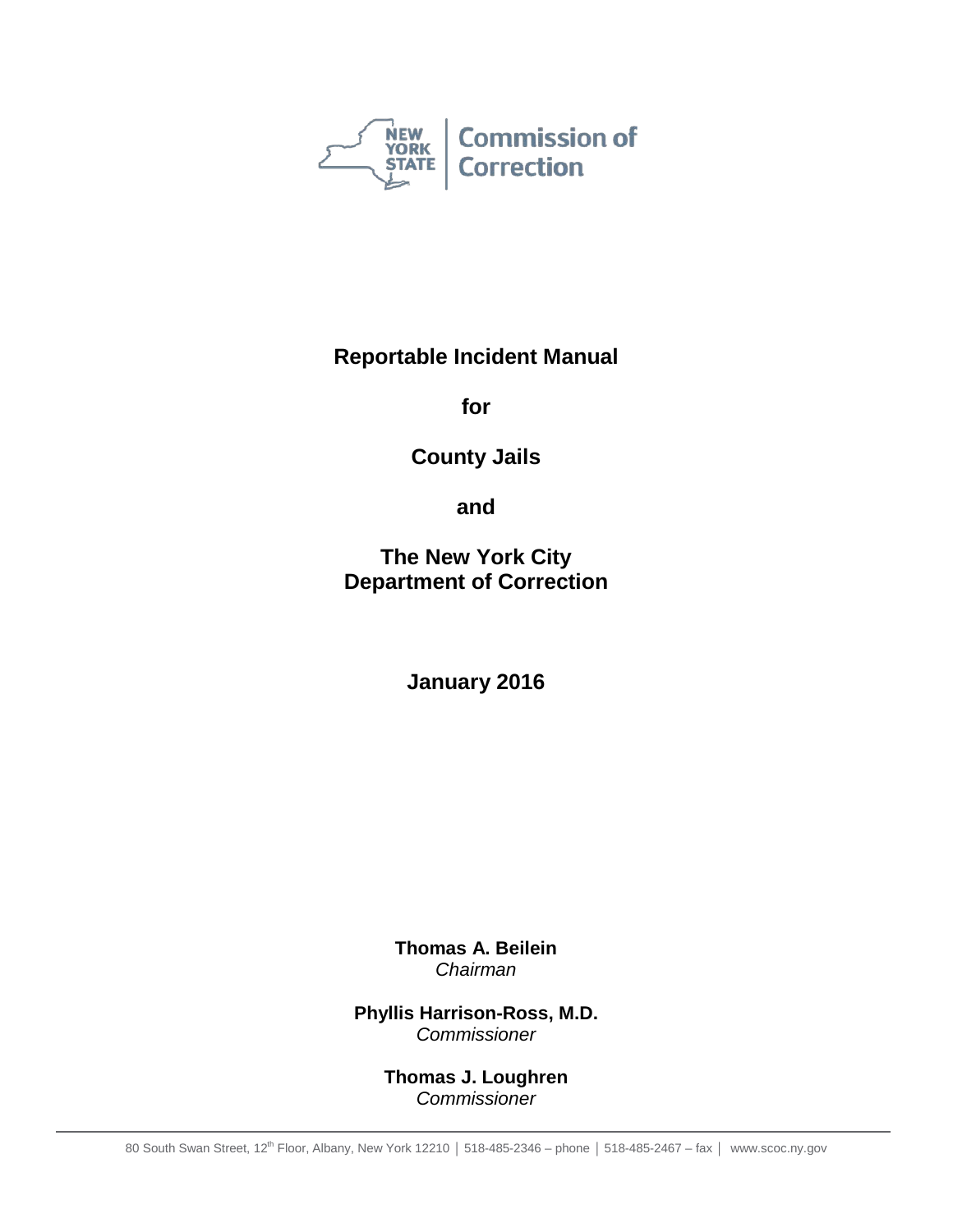# **INDEX BY CATEGORY**

|                                                                                                                                                                                                                                         | Page |
|-----------------------------------------------------------------------------------------------------------------------------------------------------------------------------------------------------------------------------------------|------|
| Incident Reporting via the eJusticeNY Integrated Justice Portal                                                                                                                                                                         | 3    |
| <b>Assault</b><br>Inmate/Inmate Assault<br><b>Inmate/Personnel Assault</b><br><b>Inmate/Visitor Assault</b><br>Personnel/Inmate Assault<br><b>Visitor/Inmate Assault</b><br>Inmate Group Assault/Gang Assault<br><b>Visitor Assault</b> | 4    |
| <b>Sex Offense</b><br>Inmate/Inmate Sexual Offense<br>Inmate/Personnel Sexual Offense<br>Inmate/Visitor Sexual Offense<br>Personnel/Inmate Sexual Offense<br>Visitor/Inmate Sexual Offense                                              | 6    |
| <b>Contagious Illness</b><br><b>Inmate Contagious Illness</b><br><b>Personnel Contagious Illness</b><br><b>Group Contagious Illness</b>                                                                                                 | 7    |
| <b>Contraband</b><br>Inmate-Introduced Contraband<br>Personnel-Introduced Contraband<br><b>Visitor-Introduced Contraband</b><br>Unknown Source-Introduced Contraband<br>Arrest of Security Staff/Civilian Staff/Volunteer Staff         | 8    |
| <b>Death</b><br>Inmate Death<br><b>Personnel Death</b><br><b>Visitor Death</b><br>Newborn/Infant Death                                                                                                                                  | 10   |
| <b>Maintenance/Service Disruption</b><br>Major Maintenance/Service Disruption                                                                                                                                                           | 11   |
| <b>Disturbance</b><br>Major Disturbance<br>Minor Disturbance<br>Individual Inmate Disturbance                                                                                                                                           | 12   |
| <b>Natural/Civil Emergency</b><br><b>Natural/Civil Emergency</b><br>A declared county/state of emergency<br>Evacuation of any portion of a correctional facility                                                                        | 14   |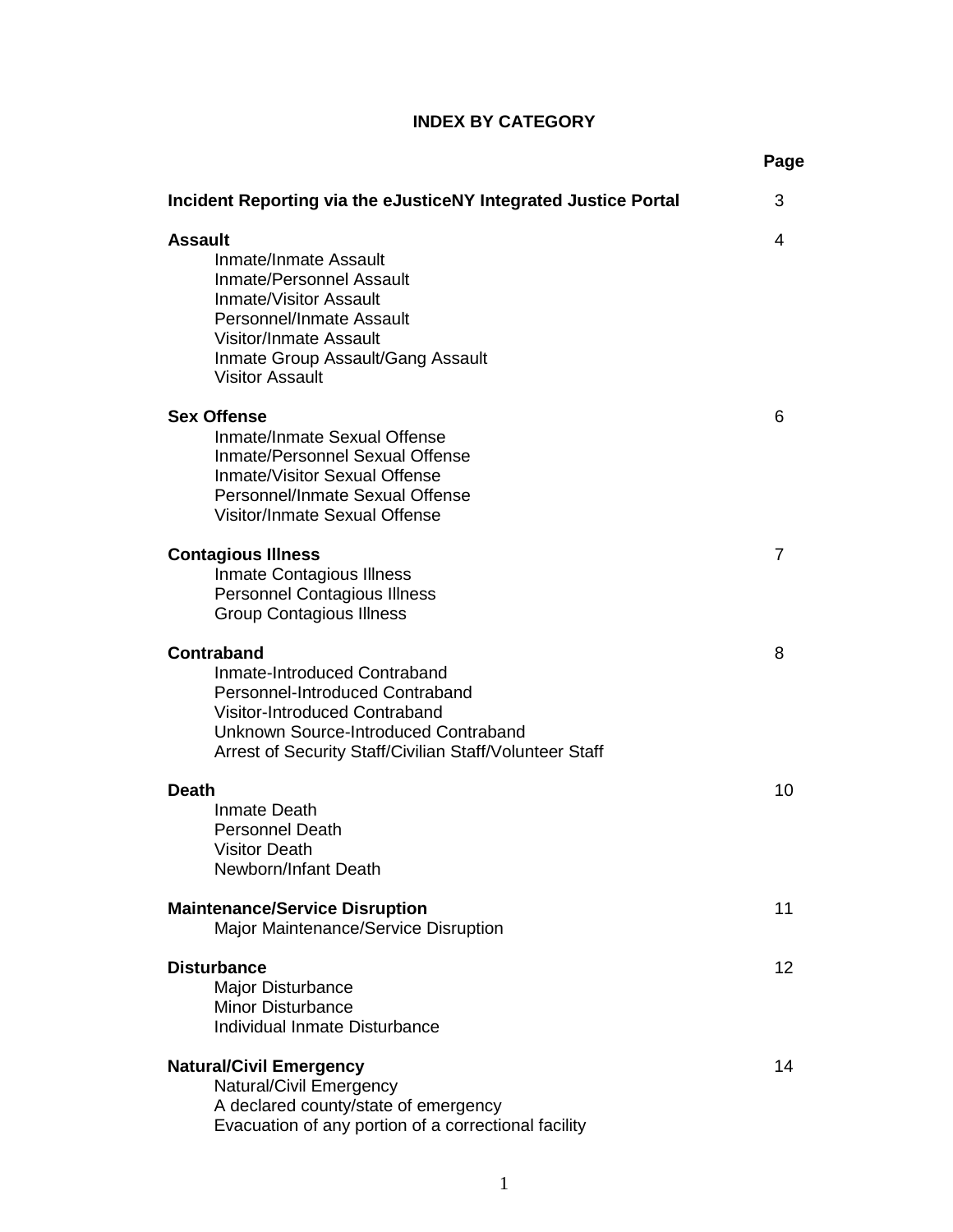|             | <b>Escape/Abscondence/Erroneous Release</b><br><b>Escape/County Supervision</b><br>Escape/Other Agency Supervision<br><b>Attempted Escape</b><br>Abscondence<br><b>Erroneous Releases</b>                                                    | 15 |
|-------------|----------------------------------------------------------------------------------------------------------------------------------------------------------------------------------------------------------------------------------------------|----|
| <b>Fire</b> | Fire/Arson<br>Fire/Non-arson<br>Fire/Unknown Source                                                                                                                                                                                          | 17 |
|             | <b>Discharge of Firearm</b>                                                                                                                                                                                                                  | 18 |
|             | <b>Group Action</b><br>Inmate Group Action<br>Personnel Group Action                                                                                                                                                                         | 19 |
|             | <b>Hostage Situation</b><br><b>Hostage Situation</b>                                                                                                                                                                                         | 20 |
|             | <b>Physical Injury/Hospitalization</b><br>Inmate Attempted Suicide<br>Inmate Self-Inflicted Injury<br>Inmate Accidental Injury<br>Personnel Accidental Injury<br>Hospital Admission of Inmate<br>Release of Hospitalized Inmate from Custody | 21 |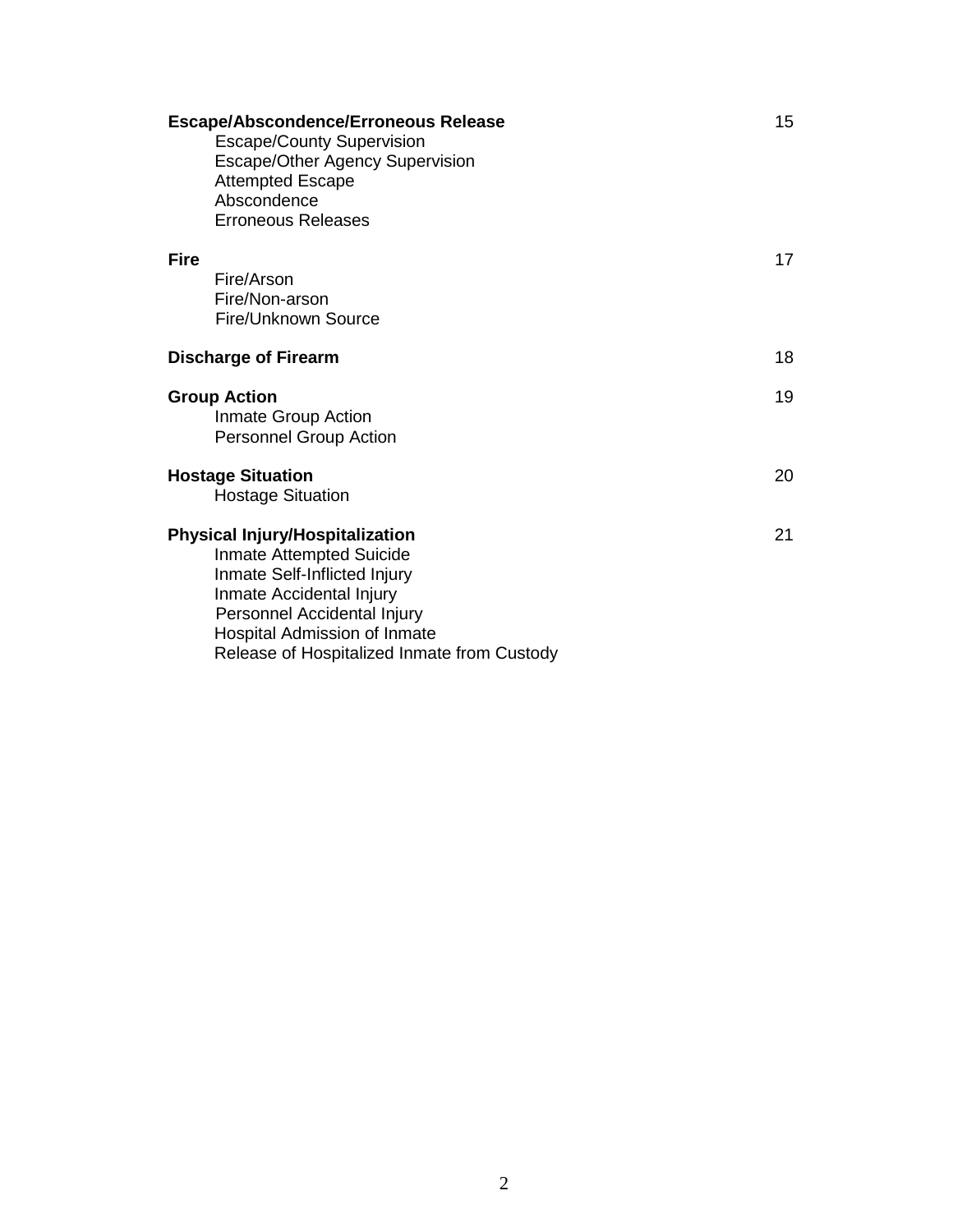#### **Incident Reporting via the eJusticeNY Integrated Justice Portal**

 As directed more specifically below, all significant correctional facility incidents shall be reported to the Commission of Correction via the eJusticeNY Integrated Justice Portal. Faxed and mailed reports will no longer be accepted. For assistance, online tutorials that demonstrate the process of electronically submitting reportable incidents have been published under the "Tutorials" tab of the Commission's website (www.scoc.ny.gov).

 Provided an incident is reported via the portal, consistent with the requirements of this manual, telephone notification is not required. Nevertheless, should the eJusticeNY Integrated Justice Portal be inaccessible for any reason, a facility must contact the Commission of Correction at (518) 485-2466 to report any incident otherwise required by the revised manual to be reported immediately. Upon re-establishment of portal access, the incident report must then be submitted as normal.

 For questions and issues regarding the eJustice NY Integrated Justice Portal, please contact the CCC Center via e-mail (portalhelpdesk@ejusticeny.ny.gov) or telephone (888-462-8003).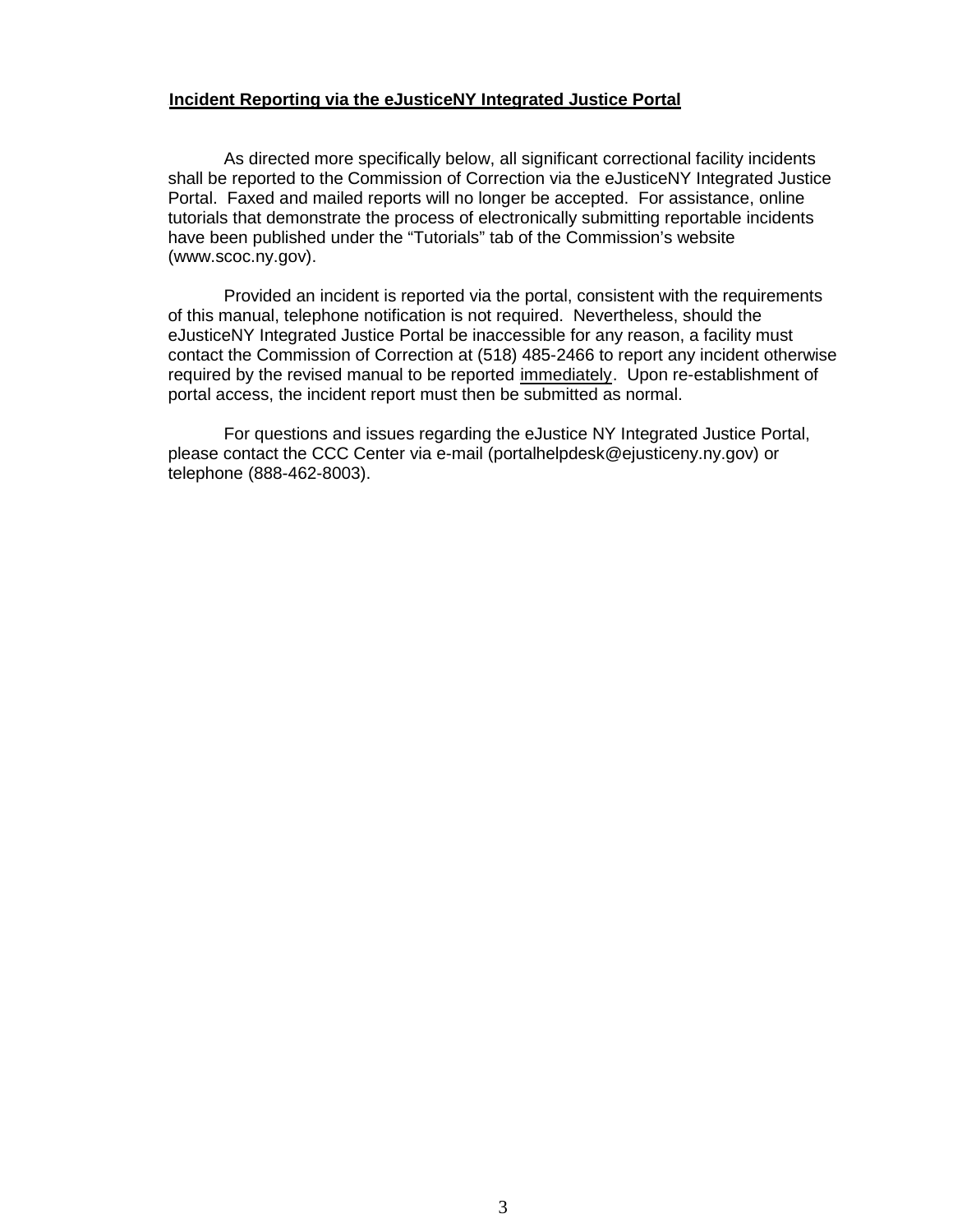### **GENERAL INCIDENT CATEGORY:** *ASSAULT*

DEFINITIONS: Assault shall mean an intentional or reckless infliction of physical injury upon another person.

> *Treatment* shall mean any specific medical procedure used for the cure or improvement of a disease, injury or pathological condition (e.g. stitches, medicine, splints, sterile dressings, injections). Examination, evaluation (X-rays, blood tests, etc.) and diagnosis do not constitute treatment.

#### REPORTABLE INCIDENT CATEGORIES:

- 01. Inmate/Inmate Assault the perpetrator of the assault is one inmate and victim of the assault is one or more inmates, or the inmate perpetrator and inmate victim are not clearly distinguishable.
- 02. Inmate/Personnel Assault the perpetrator of the assault is one or more inmates and victim is one or more facility personnel.
- 03. Inmate/Visitor Assault the perpetrator of the assault is one or more inmates and the victim is one or more visitors.
- 04. Personnel/Inmate Assault the perpetrator of the assault is one or more facility personnel and the victim is one or more inmates.
- 05. Visitor/Inmate Assault the perpetrator of the assault is one or more visitors and the victim is one or more inmates.
- 06. Inmate/Inmate Group Assault/Gang Assaults The perpetrators of the assault are **two or more** inmates and the victim of the assault is one or more inmates.
- 07. Visitor Assault- an assault on a visitor by one or more personnel, visitors or inmates.

#### COMMISSION OF CORRECTION REPORTING REQUIREMENTS:

Report submitted to the eJusticeNY Integrated Justice Portal within 24 hours of occurrence or discovery of:

- 1. any assault requiring treatment to one or more inmates, personnel, or visitors at the facility medical unit, hospital or emergency room following the incident.
- 2. any assault which was terminated by the use of following:
	- a. impact weapons;
	- b. mechanical restraints other than for routine inmate movement;
	- c. electronic devices;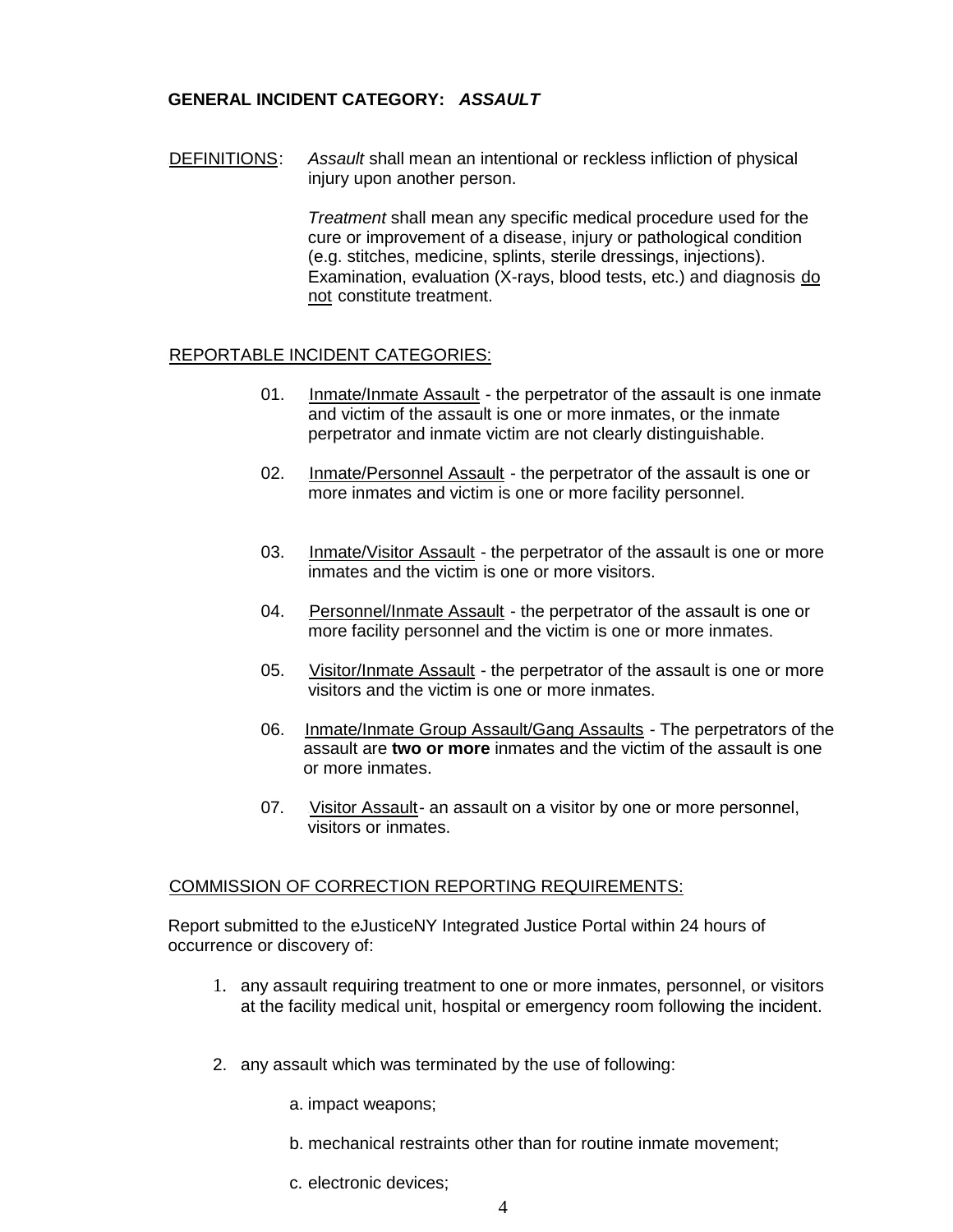- d. chemical agents;
- e. canines;
- f. firearms; or
- g. medication ordered by a physician, physician's assistant or nurse practitioner as an emergency intervention.
- 3. any Inmate/Inmate Group Assault/Gang Assault.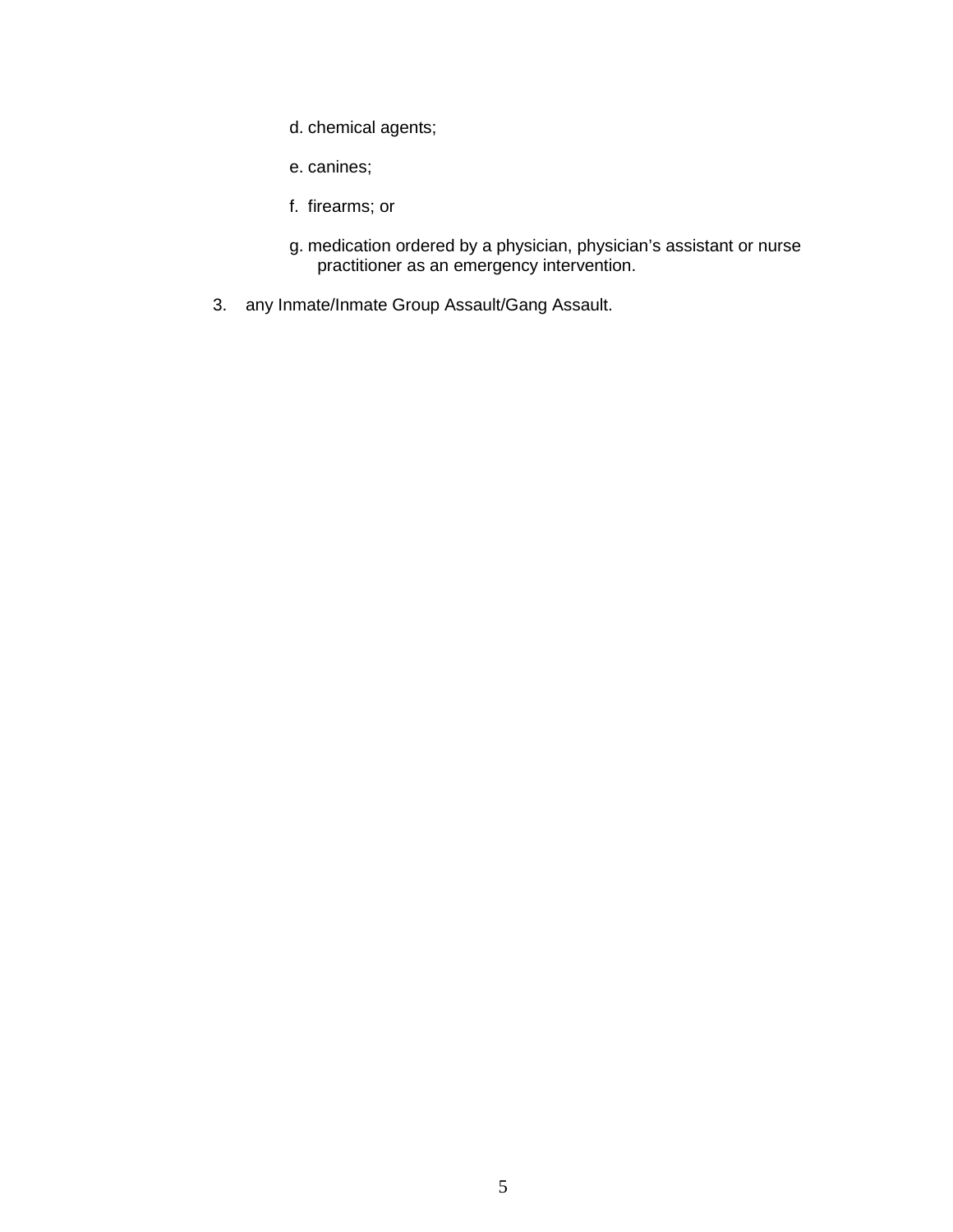## **GENERAL INCIDENT CATEGORY:** *SEX OFFENSE*

DEFINITION: Sex Offense shall mean conduct constituting an offense as prescribed by Article 130 of the New York State Penal Law, including, but not limited to, any degree of rape, criminal sexual act, forcible touching, sexual abuse or sexual misconduct.

### REPORTABLE INCIDENT CATEGORIES:

- 01. Inmate/Inmate Sex Offense both the perpetrator and the victim are inmates.
- 02. Inmate/Personnel Sex Offense the perpetrator is an inmate and the victim is an employee, as that term is defined by Penal Law §130.05(3)(f).
- 03. Inmate/Visitor Sex Offense the perpetrator is an inmate and the victim is a visitor.
- 04. Personnel/Inmate Sex Offense the perpetrator is an employee, as that term is defined by Penal Law §130.05(3)(f), and the victim is an inmate.
- 05. Visitor/Inmate Sex Offense the perpetrator is a visitor and the victim is an inmate.

### COMMISSION OF CORRECTION REPORTING REQUIREMENTS:

Report submitted to the eJusticeNY Integrated Justice Portal within 24 hours of occurrence of a sex offense or initiation of an internal and/or criminal investigation into an alleged sex offense.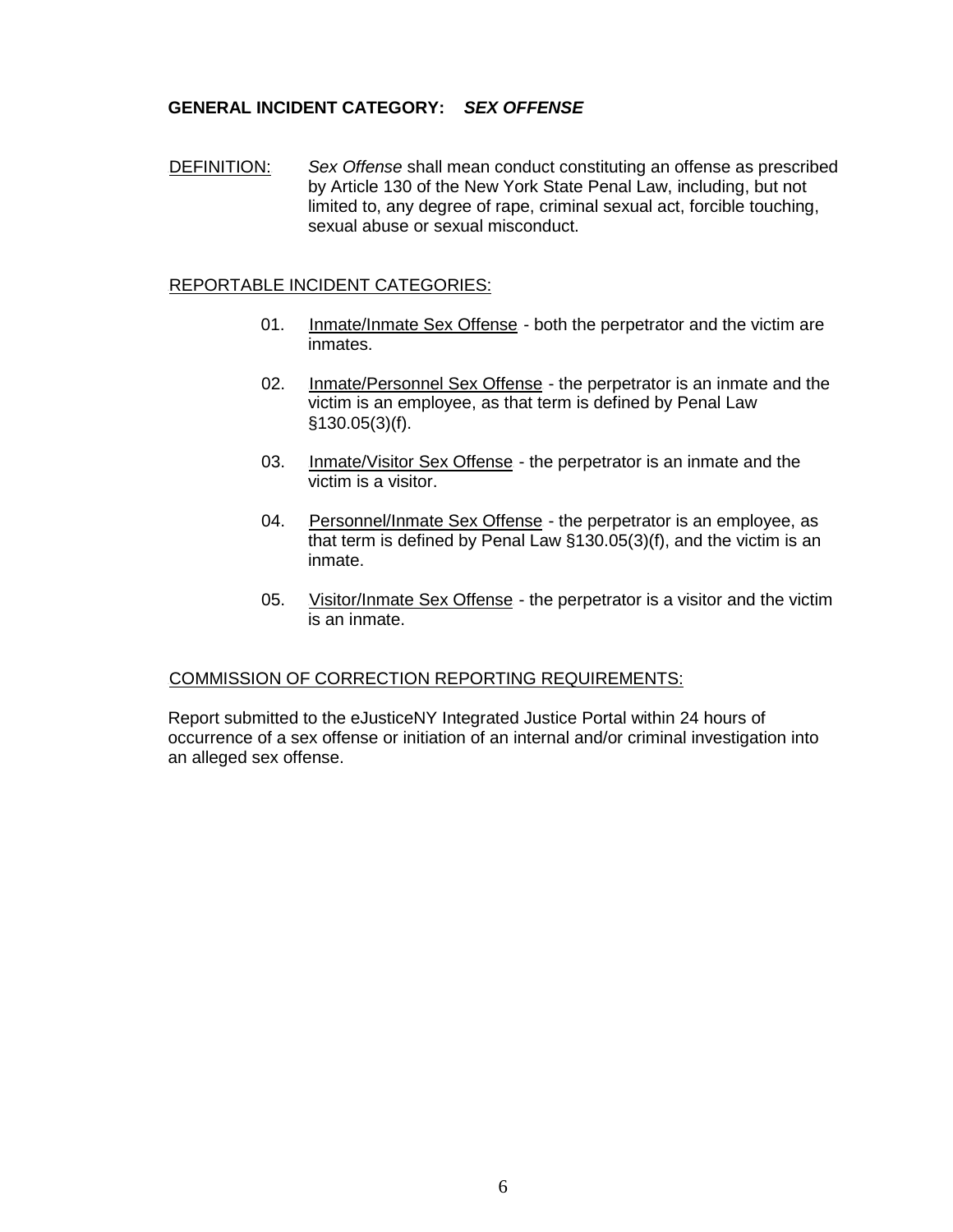## **GENERAL INCIDENT CATEGORY:** *CONTAGIOUS ILLNESS*

DEFINITION: Contagious illness shall mean an infectious illness or disease capable of being transmitted by environmental condition or human contact.

### REPORTABLE INCIDENT CATEGORIES:

- 01. Inmate Contagious Illness only inmates have contracted the illness.
- 02. Personnel Contagious Illness only personnel have contracted the illness.
- 03. Group Contagious Illness a significant number of inmates and personnel have contracted an illness as a probable result of being exposed to the ailment (e.g., flu, measles, mumps, hepatitis, meningitis).

### COMMISSION OF CORRECTION REPORTING REQUIREMENTS:

Report submitted to the eJusticeNY Integrated Justice Portal within 24 hours of discovery or occurrence of:

- 1. all physician-confirmed cases of communicable diseases listed in 10 NYCRR section 2.1 and reportable to the NYS Department of Health pursuant to 10 NYCRR section 2.10.
- 2.any quarantine of a facility or portion of a facility by a physician or local, state or federal department of health or other agency.
- 3.any removal or relocation of an inmate or staff member for quarantine purposes by a physician or local, state or federal department of health or other agency.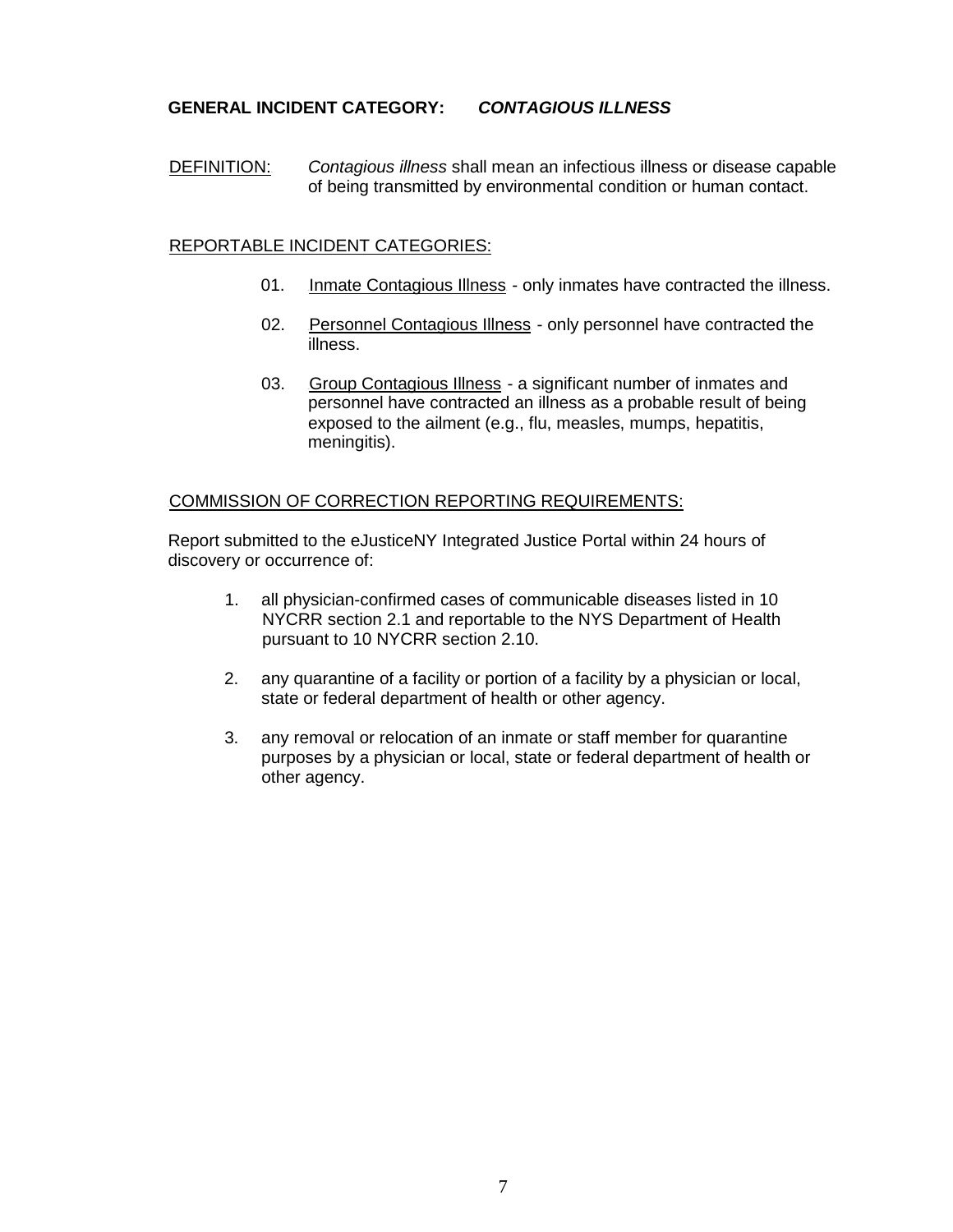### **GENERAL INCIDENT CATEGORY:** *CONTRABAND*

DEFINITION: *Contraband* shall mean any article or substance, the possession of which would constitute an offense under the New York State Penal Law or that is specifically prohibited by facility regulations.

#### REPORTABLE INCIDENT CATEGORIES:

- 01. Inmate-Introduced Contraband when one or more inmates are found to be in possession of contraband, his/her ownership of it has been confirmed, or he/she attempts to bring it into the facility.
- 02. Personnel-Introduced Contraband when one or more personnel provides, or attempts to provide, contraband to one or more inmates.
- 03. Visitor-Introduced Contraband when one or more visitors deliberately bring contraband into the facility and provide, or attempt to provide, it to one or more inmates and/or personnel.
- 04. Unknown Source-Introduced Contraband when ownership or responsibility for contraband found within the facility cannot be determined or presumed. Following an arrest, an update shall be submitted within 14 days.
- 05. Arrest of Security Staff/Civilian Staff/Volunteer Staff when any person of authority within the facility is arrested and charged with violating sections 205.20 or 205.25 of the Penal Law.

#### COMMISSION OF CORRECTION REPORTING REQUIREMENTS:

- 1. any discovery of the following contraband introduced by an inmate or visitor after the admission procedure has been completed:
	- a. a deadly weapon or dangerous instrument, as defined in Article 10 of the New York State Penal Law;
	- b. ammunition;
	- c. explosive substances and/or fireworks;
	- d. quantity of drugs, legal or illegal, the possession of which would constitute an offense under the Penal Law, or which violates facility policy and procedure;
	- e. any quantity of alcohol; or
	- f. any other contraband capable of endangering the safety or security of the facility or any person therein.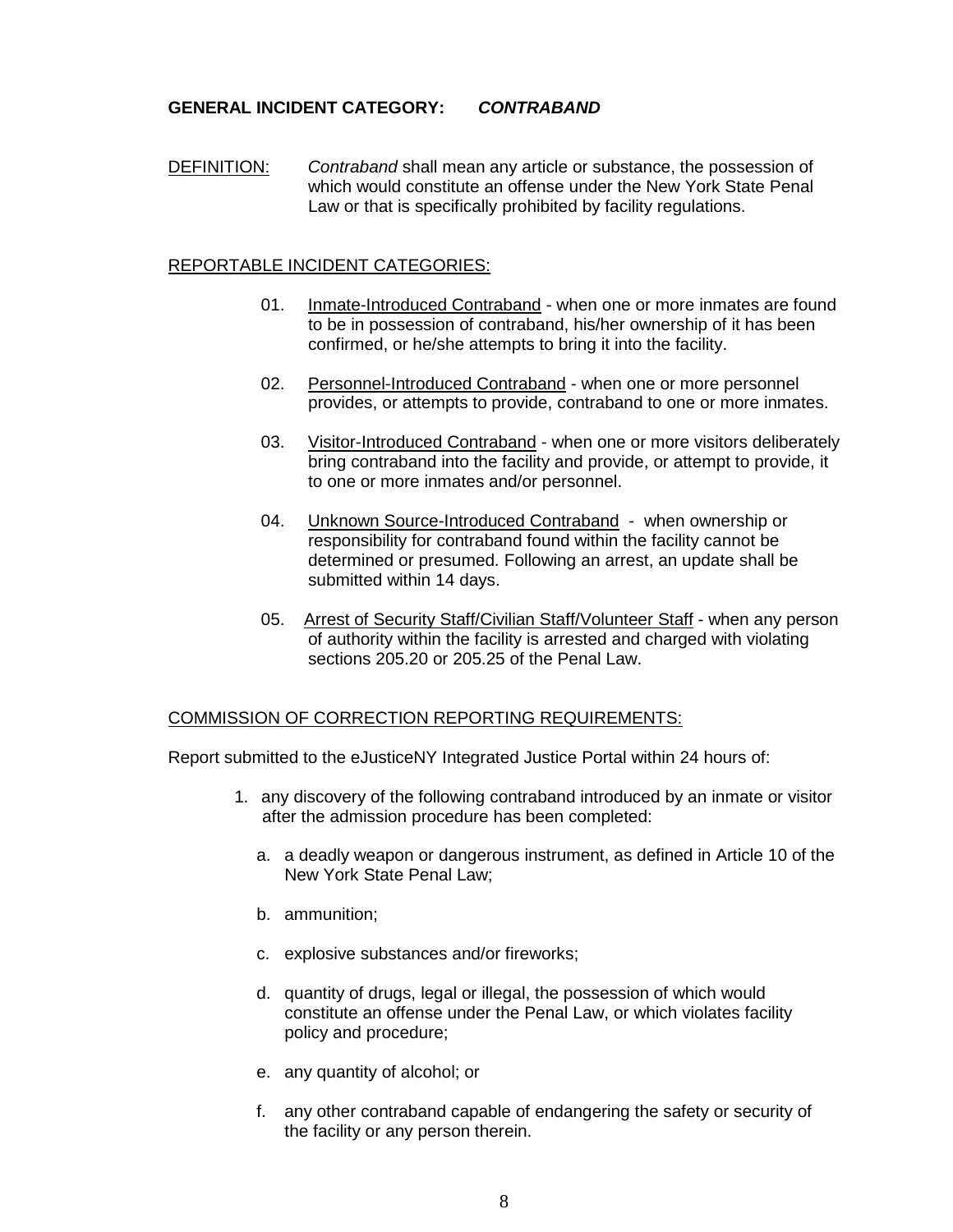- 2. any discovery of contraband introduced by personnel.
- 3. any discovery of the following contraband introduced by an unknown source:
	- a. a deadly weapon or dangerous instrument, as defined in Article 10 of the New York State Penal Law;
	- b. ammunition;
	- c. explosive substances and/or fireworks;
	- d. quantity of drugs, legal or illegal, the possession of which would constitute an offense under the Penal Law, or which violates facility policy and procedure;
	- e. any quantity of alcohol; or
	- f. any other contraband capable of endangering the safety or security of the facility or any person therein.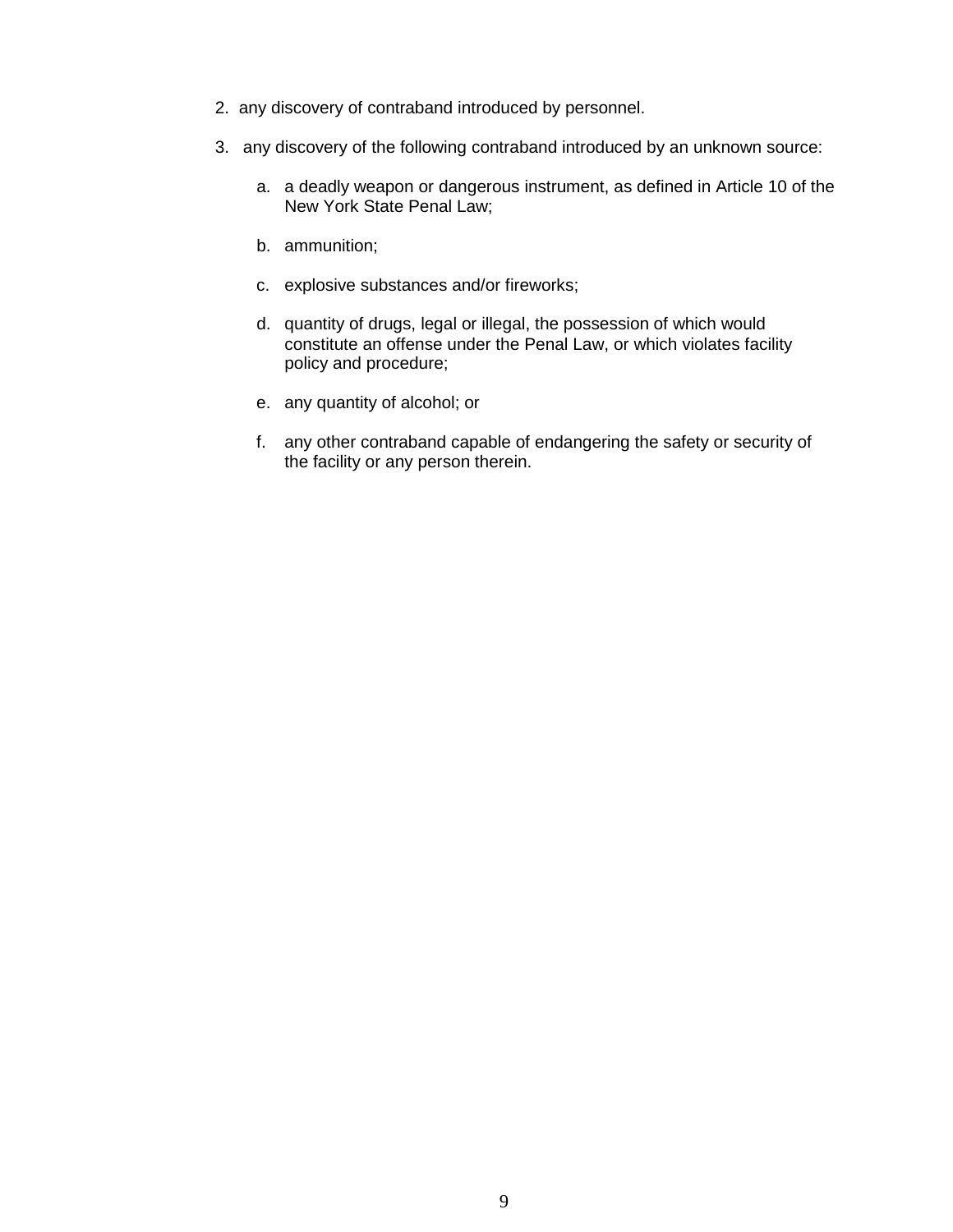## **GENERAL INCIDENT CATEGORY:** *DEATH*

DEFINITION: *Death* shall mean the cessation of a person's life.

### REPORTABLE INCIDENT CATEGORIES:

- 01. Inmate Death the deceased is an inmate.
- 02. Personnel Death the deceased is a facility personnel member.
- 03. Visitor Death the deceased is a visitor at the facility.
- 04. Newborn/Infant Death the death or stillbirth of a child of an inmate.

### COMMISSION OF CORRECTION REPORTING REQUIREMENTS:

Report submitted to the eJusticeNY Integrated Justice Portal (under "Inmate Mortality Reporting" tab) **within six (6) hours of death**, followed by **SCOC Form M-187** (available in the "Forms" tab of the SCOC website at www.scoc.ny.gov), which shall be completed by facility health staff and submitted to the Commission within 10 days of death, for:

1. Any inmate death.

- 1. any personnel death;
- 2. any visitor death, which occurs as a result of an act by one or more inmates or by personnel, while on facility property, or in a temporary SCOC-approved facility, hospital or court detention area; and
- 3. any stillbirth, or perinatal death, or death of an infant who has been housed with its mother at the facility.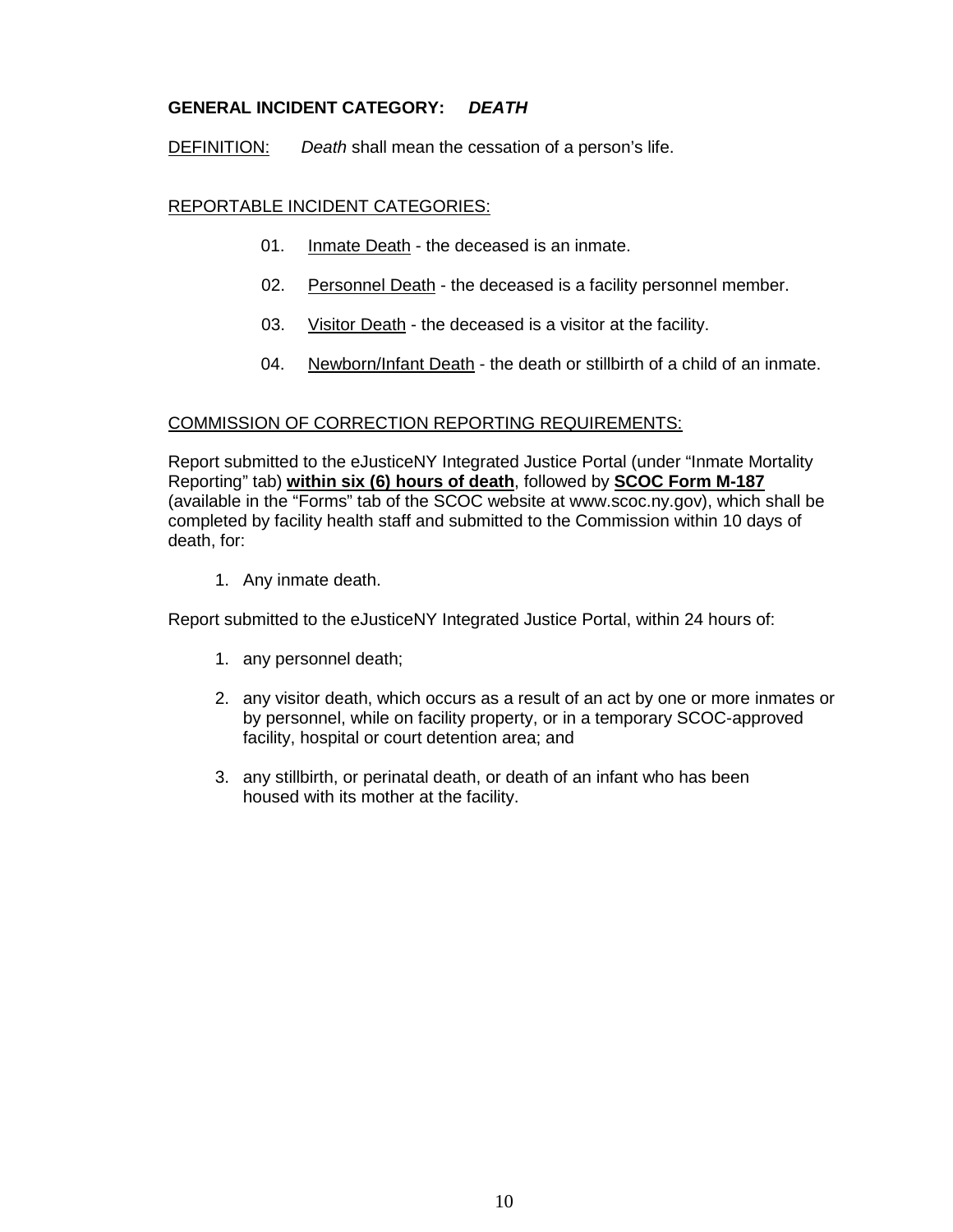## **GENERAL INCIDENT CATEGORY***: MAINTENANCE/SERVICE DISRUPTION*

DEFINITION: *Major maintenance/service disruption* shall mean an occurrence which disrupts normal facility operations, or the delivery of inmate services required by Chapter I of of Subtitle AA, Title 9 NYCRR (e.g., medical care, food services), or causes a substantial breakdown in the functioning of essential facility utilities and/or infrastructure. This does not include brief power outages scheduled by utility companies for routine maintenance or repair.

## REPORTABLE INCIDENT CATEGORIES:

### 01. Major Maintenance/Service Disruption

### COMMISSION OF CORRECTION REPORTING REQUIREMENTS:

Report submitted to the eJusticeNY Integrated Justice Portal **immediately** following:

- 1. any major maintenance/service disruption that results in one or more of the following:
	- a. physical injury requiring one or more inmates, personnel or visitors to be admitted to a hospital; or
	- b. essential services or essential facility utilities or infrastructure interruptions extending beyond 8 hours in duration.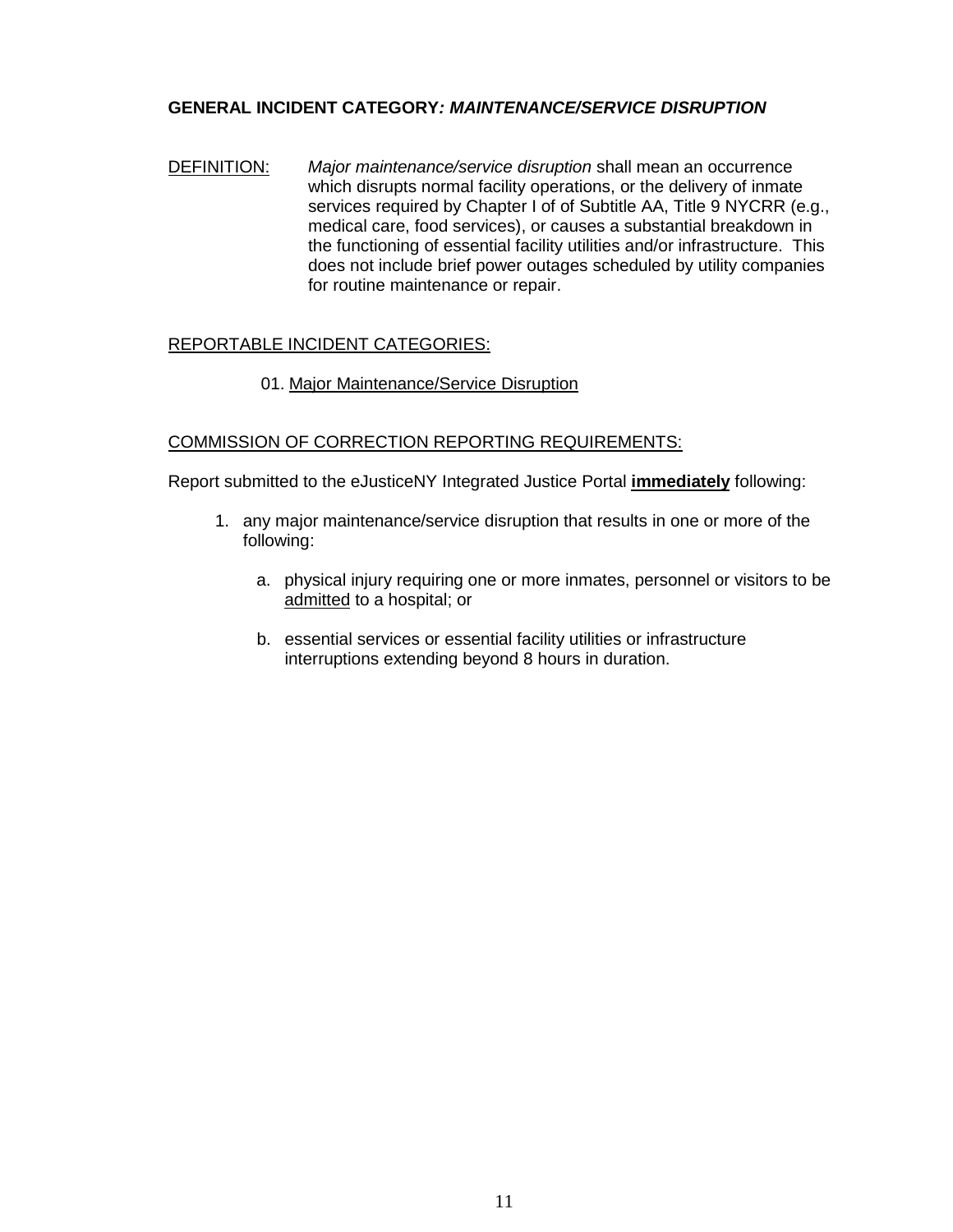### **GENERAL INCIDENT CATEGORY***: DISTURBANCE*

DEFINITION: *Major disturbance* shall mean an occurrence simultaneously and collectively caused by a group of inmates or other individuals which results in a temporary loss of control of any correctional facility, or portion thereof, by the established authority.

> *Loss of control* shall mean a disruption of routine facility activities and functions causing a lockdown of any part of a correctional facility, the vacating of mandated posts, or the necessity of additional responding staff to quell the disruption.

*Minor disturbance* shall mean an occurrence, caused by inmates or other individuals acting in concert, which does not result in a loss of control by the established authority, but may threaten the safety, security and good order of a correctional facility (not an assault).

*Treatment* shall mean any specific medical procedure used for the cure or improvement of a disease, injury or pathological condition (e.g., stitches, medicine, sterile dressings, and splints) examination; diagnosis and evaluation (X-rays, blood test, etc.) do not constitute treatment.

*Individual inmate disturbance* shall mean an occurrence during which an individual inmate exhibits behavior that disrupts the normal operation of a correctional facility.

### REPORTABLE INCIDENT CATEGORIES:

- 01. Major Disturbance
- 02. Minor Disturbance
- 03. Individual Inmate Disturbance

#### COMMISSION OF CORRECTION REPORTING REQUIREMENTS:

Report submitted to the eJusticeNY Integrated Justice Portal **immediately** following:

1. any major disturbance

- 1. Any minor disturbance which results in one or more of the following:
	- a. treatment provided to one or more inmates, personnel or visitors at the facility medical unit, hospital or emergency room;
	- b. property damage that limits the use of a correctional facility, or portion thereof (must involve the closing of more than one cell);
	- c. intervention requiring the use of: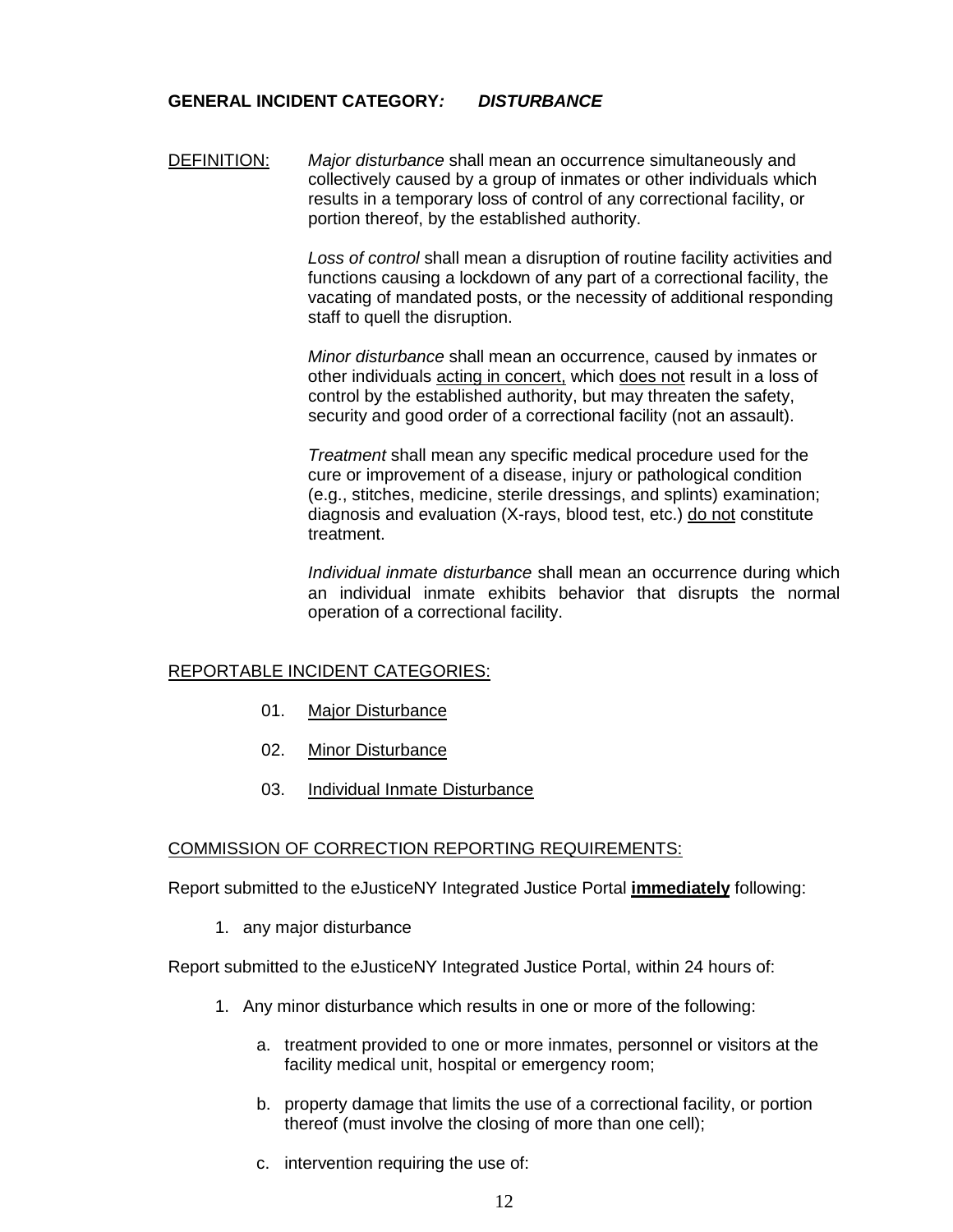- (1) impact weapons;
- (2) electronic devices;
- (3) chemical agents;
- (4) canines;
- (5) firearms; or
- (6) medication ordered by a physician, physician's assistant or nurse practitioner as an emergency intervention.
- 2. Any individual inmate disturbance that results in one or more of the following:
	- a. treatment provided to one or more inmates, personnel or visitors at the facility medical unit, hospital or emergency room; or
	- b. intervention requiring the use of:
		- 1. impact weapons;
		- 2. mechanical restraints other than for routine inmate movement;
		- 3. electronic devices;
		- 4. chemical agents;
		- 5. canines;
		- 6. firearms; or
		- 7. medication ordered by a physician, physician's assistant or nurse practitioner as an emergency intervention.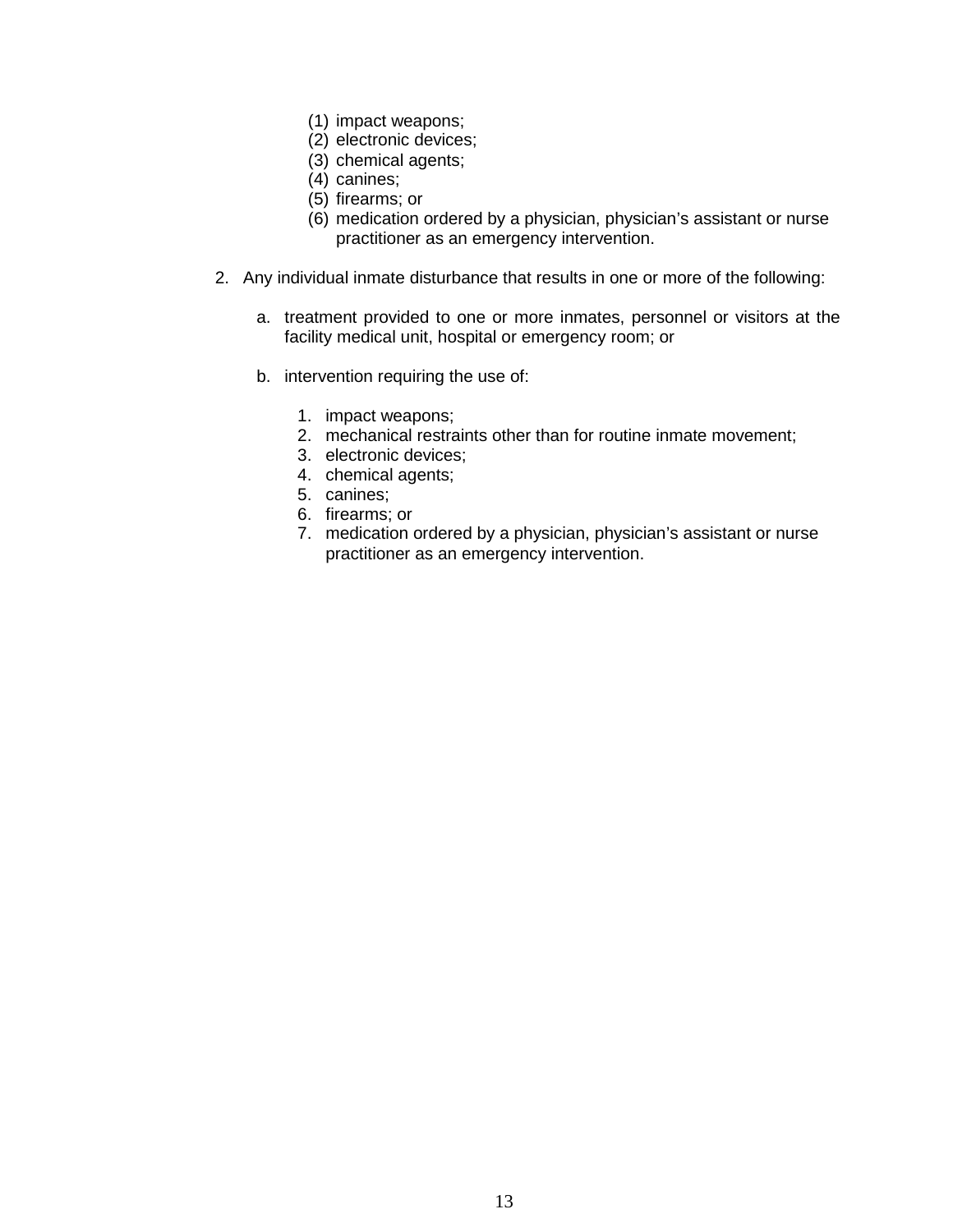#### **GENERAL INCIDENT CATEGORY:** *NATURAL/CIVIL EMERGENCY*

DEFINITION: *Natural or civil emergency* shall mean an occurrence, originating outside the facility, of a serious and urgent nature by natural forces or human action resulting in damage, loss, destruction, or injury that requires immediate attention and poses a direct threat to the safety, security, and good order of the facility (e.g., explosions, weather, bomb threats, gas leaks, aircraft accidents, nuclear accidents, assaults on the facility, fire originating outside the facility proper, etc)

### REPORTABLE INCIDENT CATEGORIES:

- 01. Natural/Civil Emergency
- 02. A declared county state of emergency
- 03. Evacuation of any portion of a correctional facility

#### COMMISSION OF CORRECTION REPORTING REQUIREMENTS:

Report submitted to the eJusticeNY Integrated Justice Portal **immediately** upon:

- 1. any natural/civil emergency;
- 2. any declared county state of emergency; or
- 3. an evacuation of any part of the facility.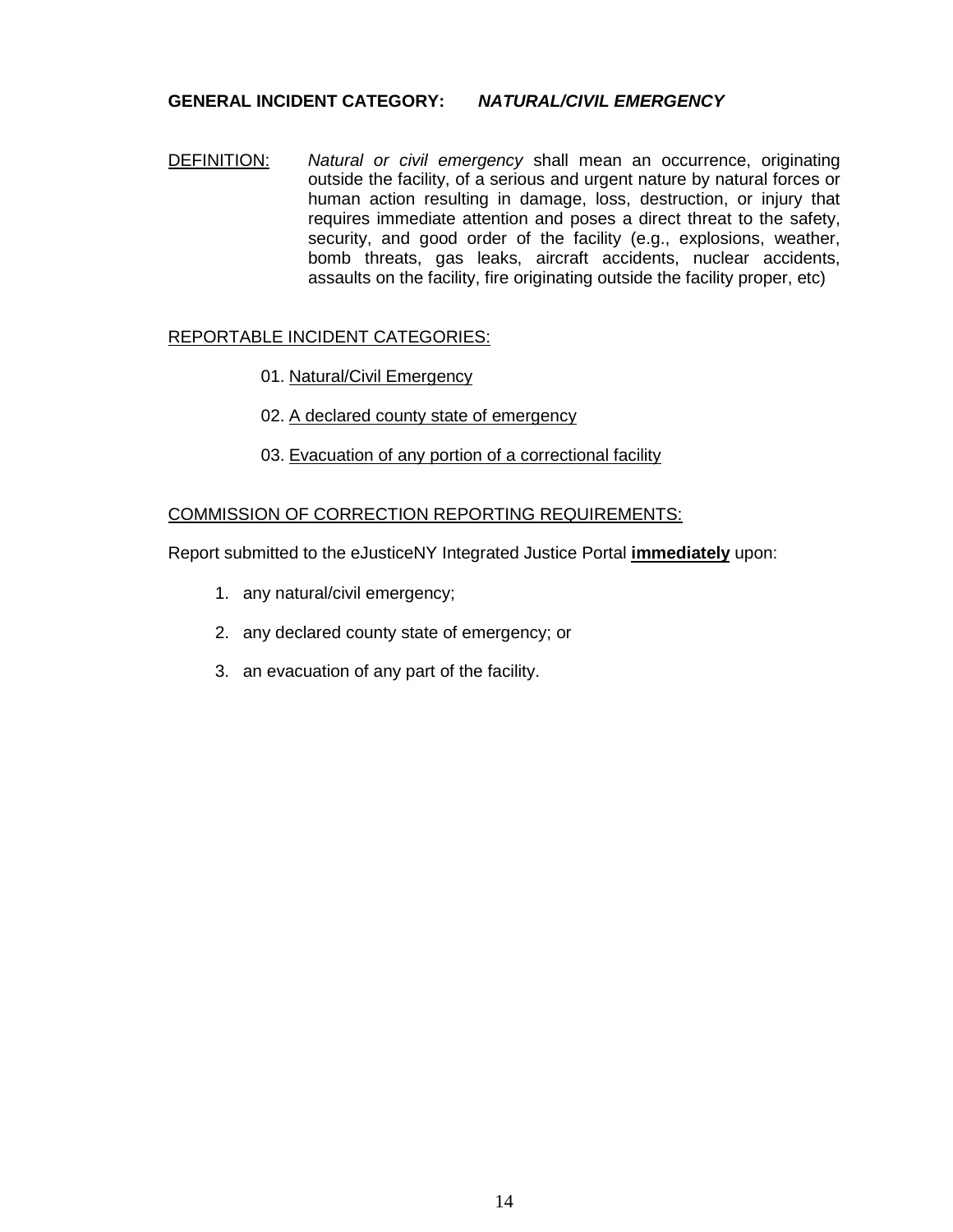#### **GENERAL INCIDENT CATEGORY:** *ESCAPE / ABSCONDENCE / ERRONEOUS RELEASE*

DEFINITIONS: *Escape* shall mean conduct constituting an offense as prescribed by sections 205.05, 205.10 and 205.15 of the New York State Penal Law.

> *Attempted escape* shall mean conduct constituting an attempt to commit an offense as prescribed by sections 205.05, 205.10 and 205.15 of the New York State Penal Law.

> *Abscondence* shall mean conduct constituting an offense as prescribed by sections 205.16, 205.17, 205.18 and 205.19 of the New York State Penal Law.

*Erroneous release* shall mean the discharge of an inmate in violation of a lawful securing order or commitment.

#### REPORTABLE INCIDENT CATEGORIES**:**

- 01. Escape/County Supervision the escape of an inmate in the custody of a county sheriff's department or county department of correction personnel.
- 02. Escape/Other Agency Supervision the escape of an inmate while under the custody of an agency other than the one to which he/she is committed (e.g., NYS Police, Municipal Police, Parole, Probation, etc.) .
- 03. Attempted Escape
- 04. Abscondence
- 05. Erroneous Release
- 06. Capture/Return to Custody

#### COMMISSION OF CORRECTION REPORTING REQUIREMENTS**:**

Report submitted to the eJusticeNY Integrated Justice Portal **immediately** following:

- 1. any escape.
- 2. any capture/return to custody following an escape.

- 1. any attempted escape.
- 2. any abscondence.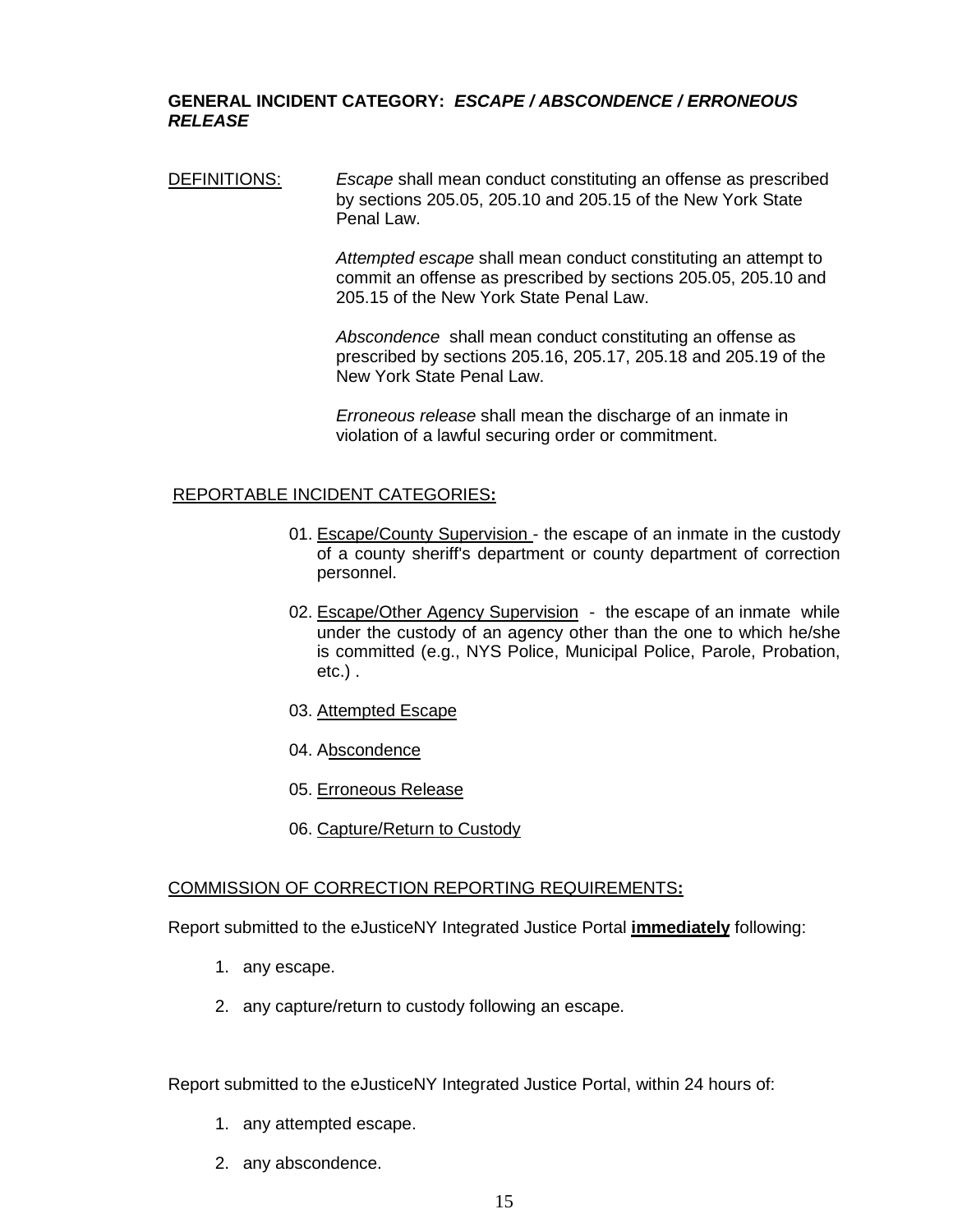- 3. any erroneous release.
- 4. a capture/return to custody following an abscondence or erroneous release.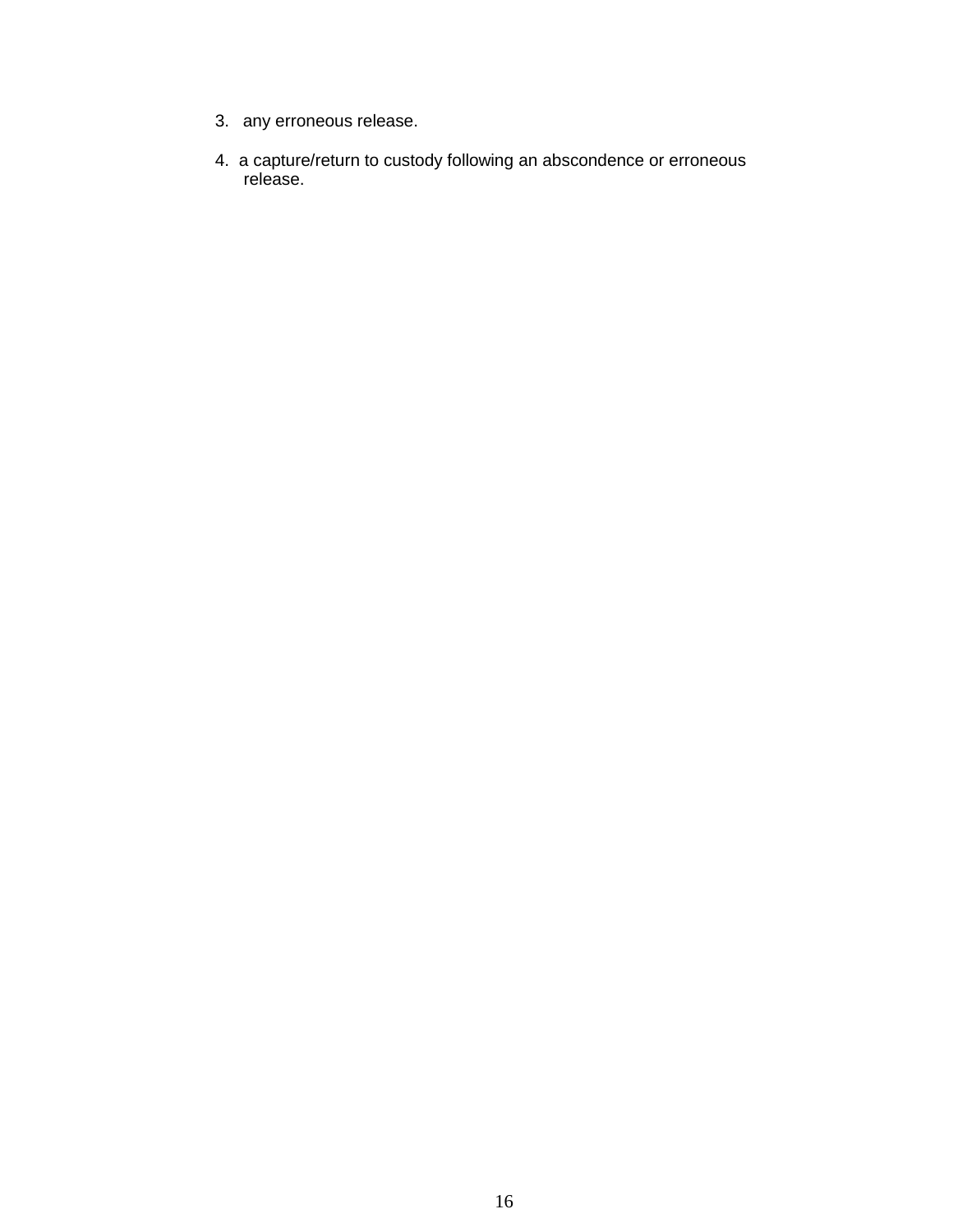## **GENERAL INCIDENT CATEGORY:** *FIRE*

DEFINITION: *Arson* shall mean the intentional damaging of property by intentionally starting a fire or causing an explosion

### REPORTABLE INCIDENT CATEGORIES**:**

- 01. Arson Fire
- 02.Non-Arson Fire
- 03.Unknown Origin

### COMMISSION OF CORRECTION REPORTING REQUIREMENTS**:**

Report submitted to the eJusticeNY Integrated Justice Portal **immediately** following:

Any fire occurring within a correctional facility that results in any of the following:

- a. treatment provided to one or more inmates, personnel or visitors at the facility medical unit, hospital or emergency room;
- b. a portion of the facility is deemed unusable by the appropriate authority;
- c. transfer of inmates within the facility; or
- d. transfer of inmates to another jail (requires substitute jail order).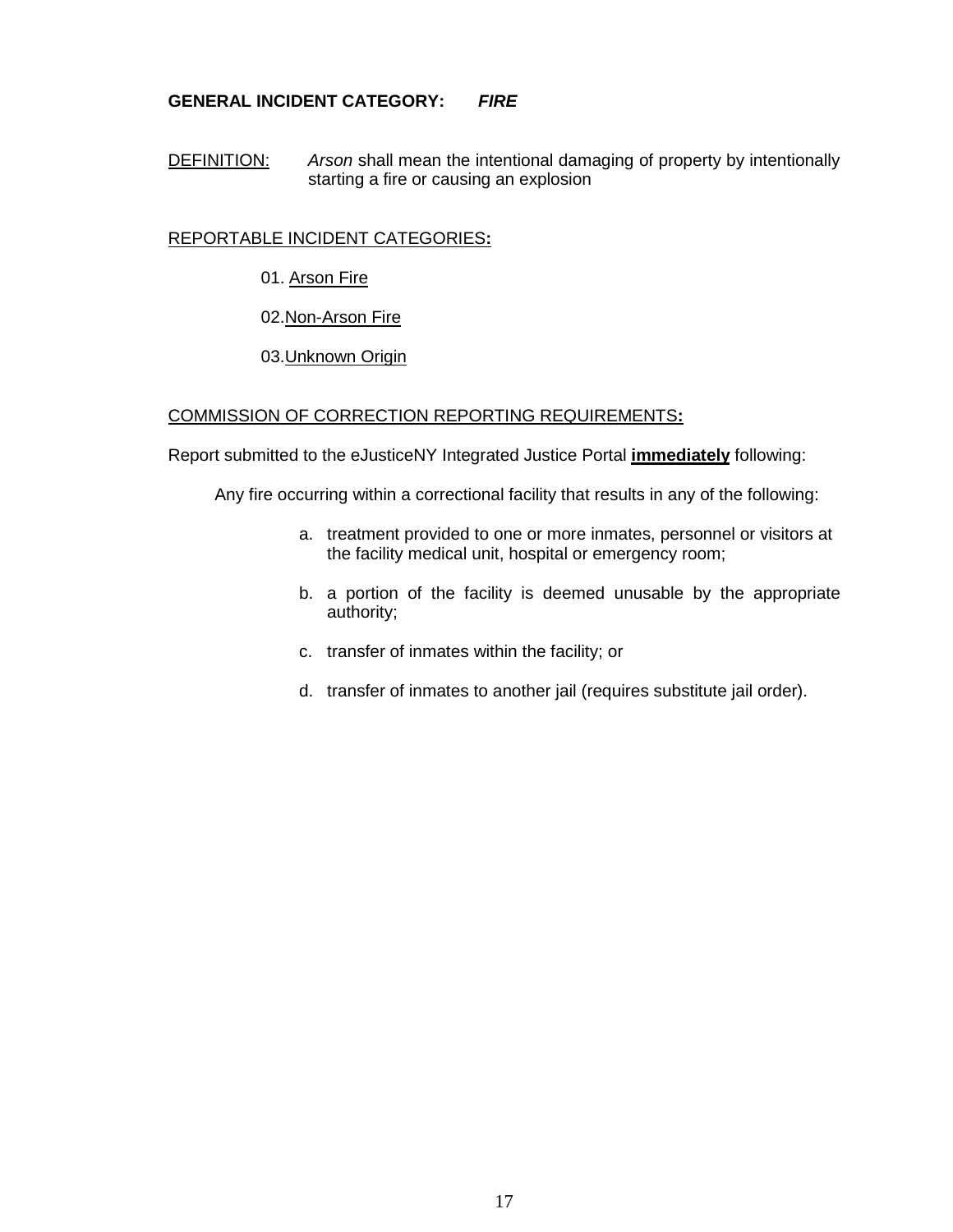### **GENERAL INCIDENT CATEGORY:** *DISCHARGE OF FIREARM*

DEFINITIONS: *Discharge* shall mean the ballistic expulsion of any projectile from a firearm.

> *Firearm* shall mean any pistol or revolver, a shotgun having one or more barrels, a rifle having one or more barrels, any weapon made from a shotgun or rifle whether through alteration or modification, a machine gun or an assault weapon.

#### REPORTABLE INCIDENT CATEGORIES:

01. Firearm Discharge

### COMMISSION OF CORRECTION REPORTING REQUIREMENTS**:**

Report submitted to the eJusticeNY Integrated Justice Portal **immediately** upon:

- 1. any firearm discharge occurring while one or more personnel are performing official facility-related duties, except those occurring during practice or qualification procedures; or
- 2. any other firearm discharge occurring on facility property.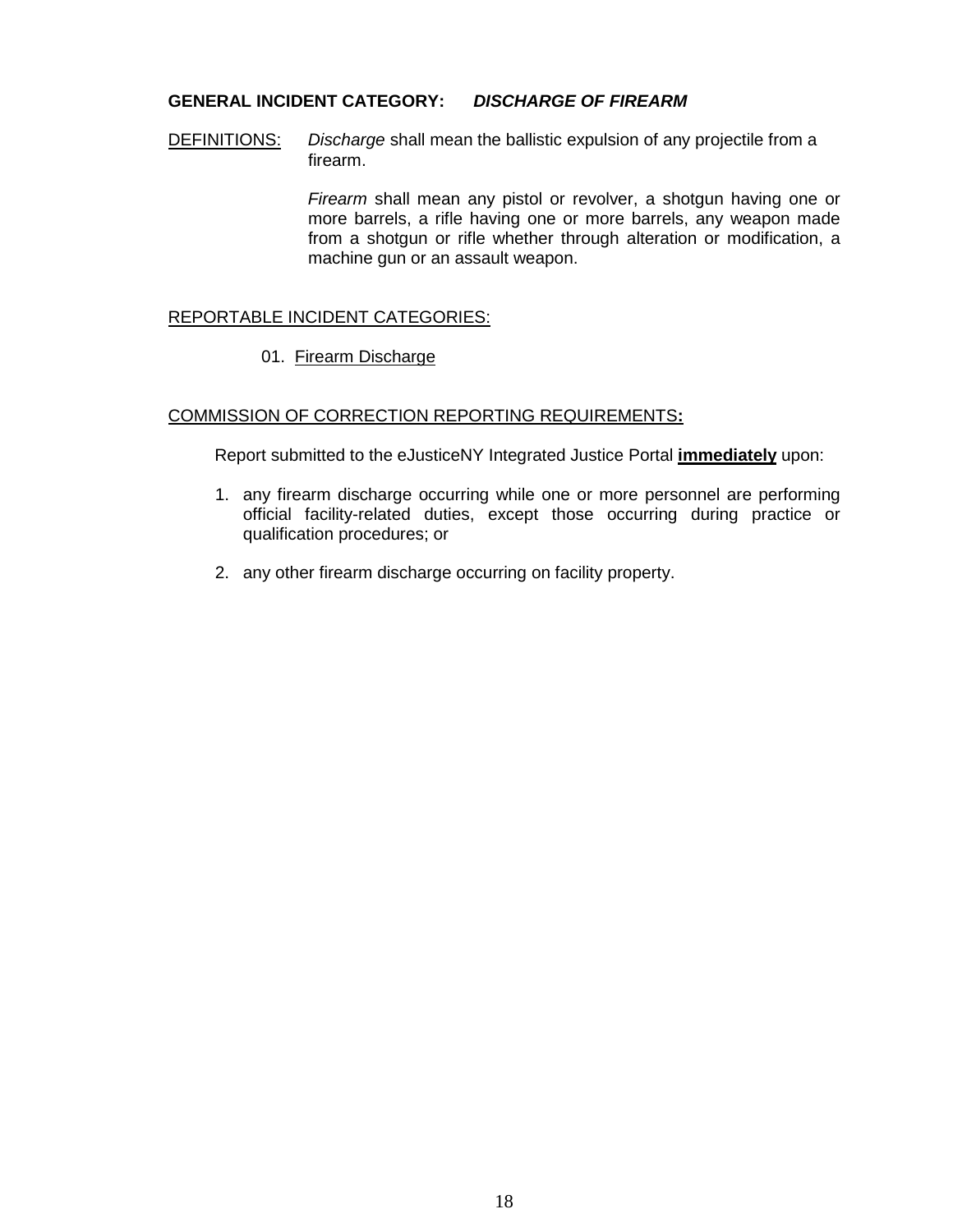### **GENERAL INCIDENT CATEGORY:** *GROUP ACTION*

DEFINITION**:** *Inmate group action* shall mean a temporary stoppage of established activities by two or more inmates acting in concert, for the purpose of disrupting the operation or good order of the facility or obtaining a change in the operation or services provided by a facility.

> *Personnel group action* shall mean any action or inaction by two or more employees that interferes with, or has the potential to threaten, the routine operation of a correctional facility including, but not limited to, a temporary stoppage or slow-down of established job activities**.**

#### REPORTABLE INCIDENT CATEGORIES:

- 01. Inmate Group Action
- 02. Personnel Group Action

#### COMMISSION OF CORRECTION REPORTING REQUIREMENTS**:**

Report submitted to the eJusticeNY Integrated Justice Portal, within 24 hours of:

1. any inmate group action

Report submitted to the eJusticeNY Integrated Justice Portal **immediately** upon:

- 1. a personnel group action that threatens the safety, security and good order of the facility;
- 2. a personnel group action that results in the facility being unable to maintain minimum staffing levels as determined by the NYS Commission of Correction; or
- 3*.* a personnel group action that affects scheduled inmate programs and/or services (rescheduled, cancelled or otherwise modified from routine provision).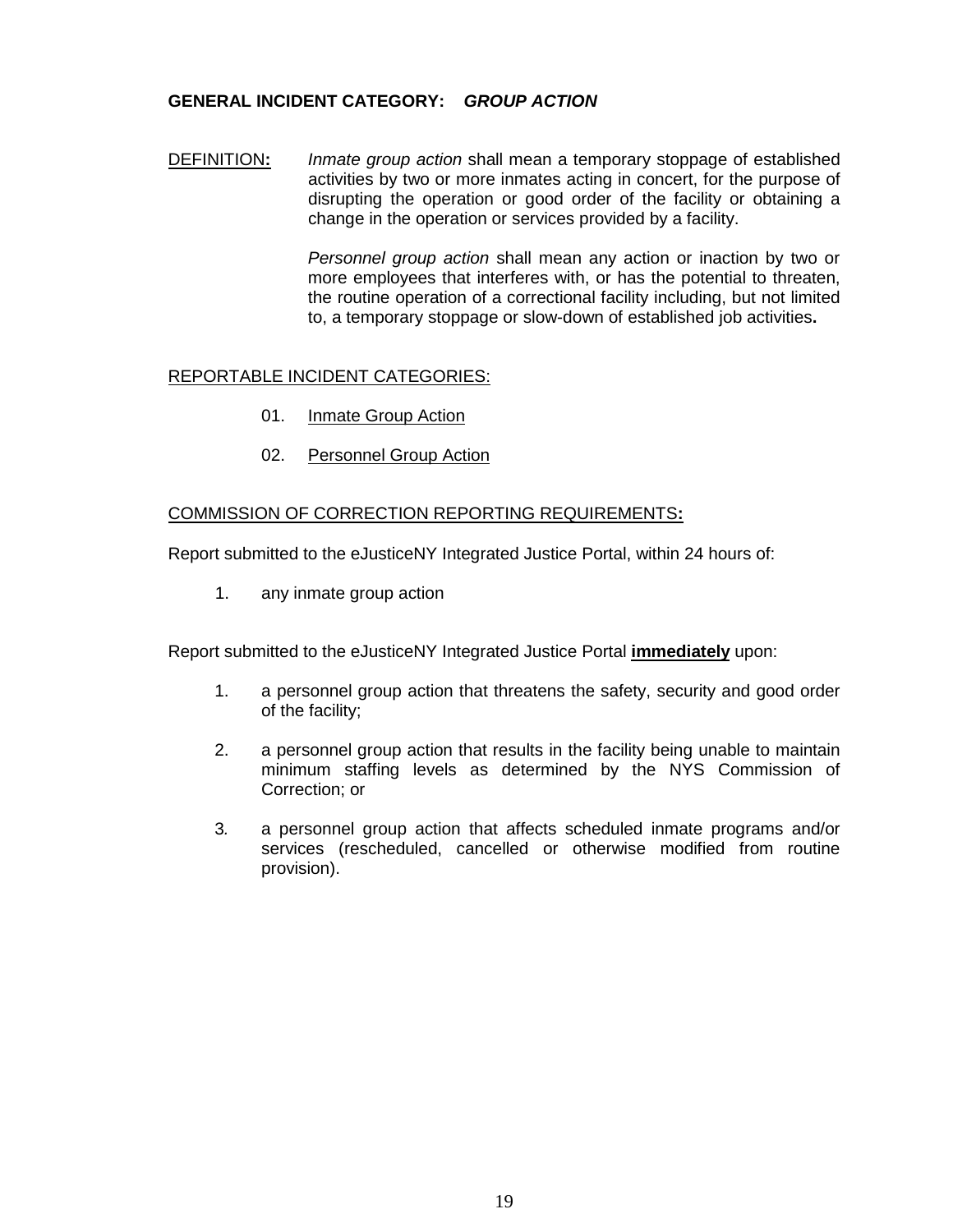### **GENERAL INCIDENT CATEGORY:** *HOSTAGE SITUATION*

DEFINITION**:** *Hostage situation* shall mean the unlawful abduction or restraint of one or more individuals by another.

#### REPORTABLE INCIDENT CATEGORIES**:**

01. Hostage Situation

### COMMISSION OF CORRECTION REPORTING REQUIREMENTS**:**

Report submitted to the eJusticeNY Integrated Justice Portal **immediately** upon:

Any hostage situation, regardless of duration:

- 1. which occurs within a correctional facility, an SCOC approved temporary facility, hospital prison ward or court detention cell; or
- 2. involves an inmate and occurs outside the confines of a correctional facility for any reason, including, but not limited to court, work detail, medical or mental health treatment, transport to another facility, etc.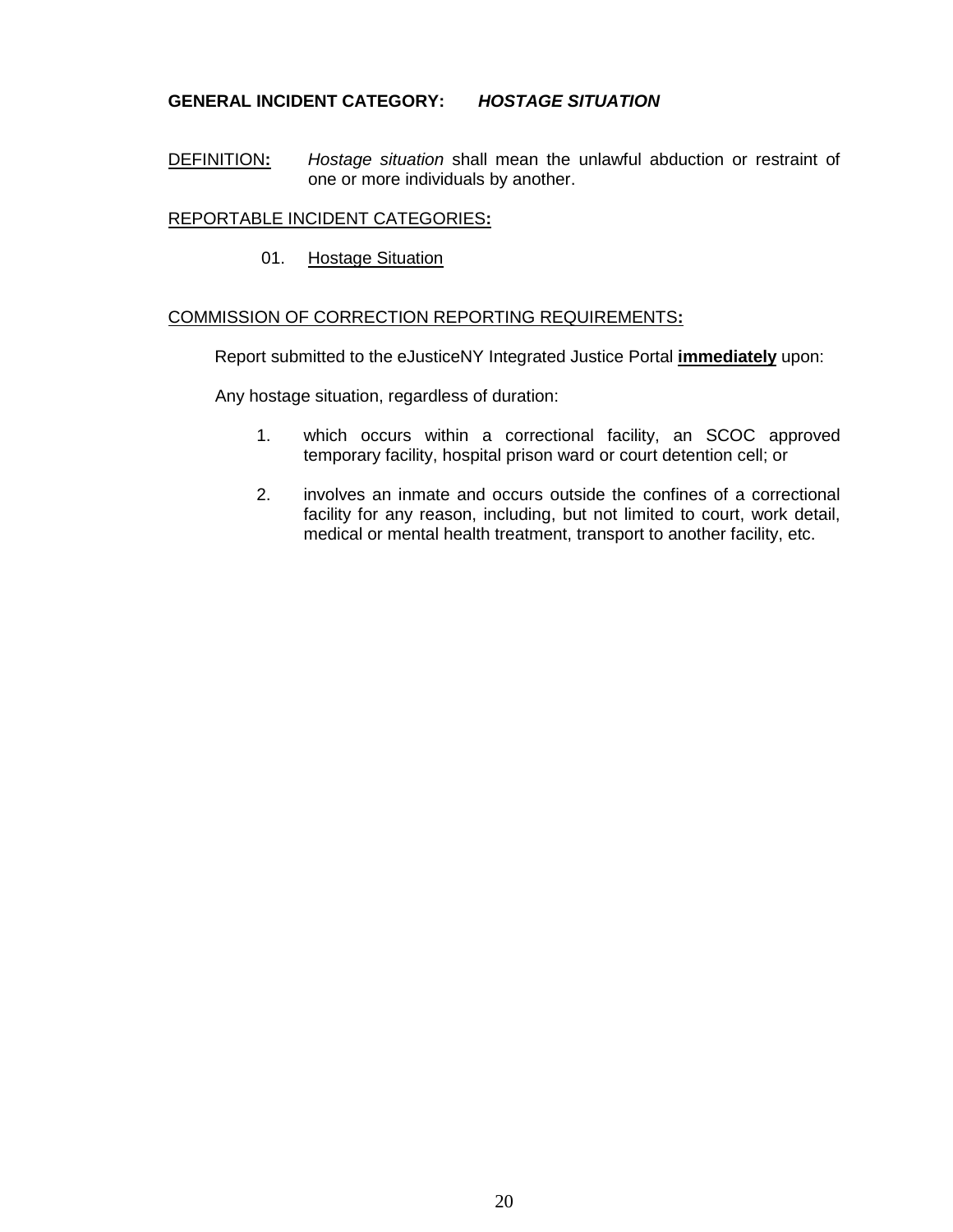### **GENERAL INCIDENT CATEGORY:** *PHYSICAL INJURY / HOSPITALIZATION*

DEFINITIONS**:** *Physical injury* or *injury* shall mean an impairment of physical condition or substantial pain.

> *Attempted suicide* shall mean an act during which an individual attempts to terminate one's own life by inflicting life-threatening injury upon oneself, or by placing oneself in a life-threatening situation, (e.g., by hanging, setting oneself on fire, ingesting poisonous chemicals or drugs, inflicting lacerations, etc.).

> *Self-inflicted injury* shall mean an act by which an individual intentionally injures oneself which is not considered life threatening and does not represent a highly lethal attempt to terminate one's life. This shall include a refusal to consume food or fluids for a period of forty eight (48) consecutive hours.

> *Accidental injury* shall mean an injury resulting from an unexpected occurrence with no indication of direct intentional involvement of the victim or any other individual.

> *Treatment* shall mean any specific medical procedure used for the cure or improvement of a disease, injury or pathological condition (e.g. stitches, medicine, splints, sterile dressings, injections). Examination, evaluation (X-rays, blood tests, etc.) and diagnosis **do not** constitute treatment.

#### REPORTABLE INCIDENT CATEGORIES**:**

- 01. Inmate Attempted Suicide
- 02. Inmate Self-Inflicted Injury
- 03. Inmate Accidental Injury
- 04. Personnel Accidental Injury
- 05. Hospital Admission of Inmate
- 06. Release of Hospitalized Inmate From Custody

#### COMMISSION OF CORRECTION REPORTING REQUIREMENTS**:**

- 1. an attempted suicide by an inmate;
- 2. any self-inflicted injury requiring an inmate to receive medical treatment;